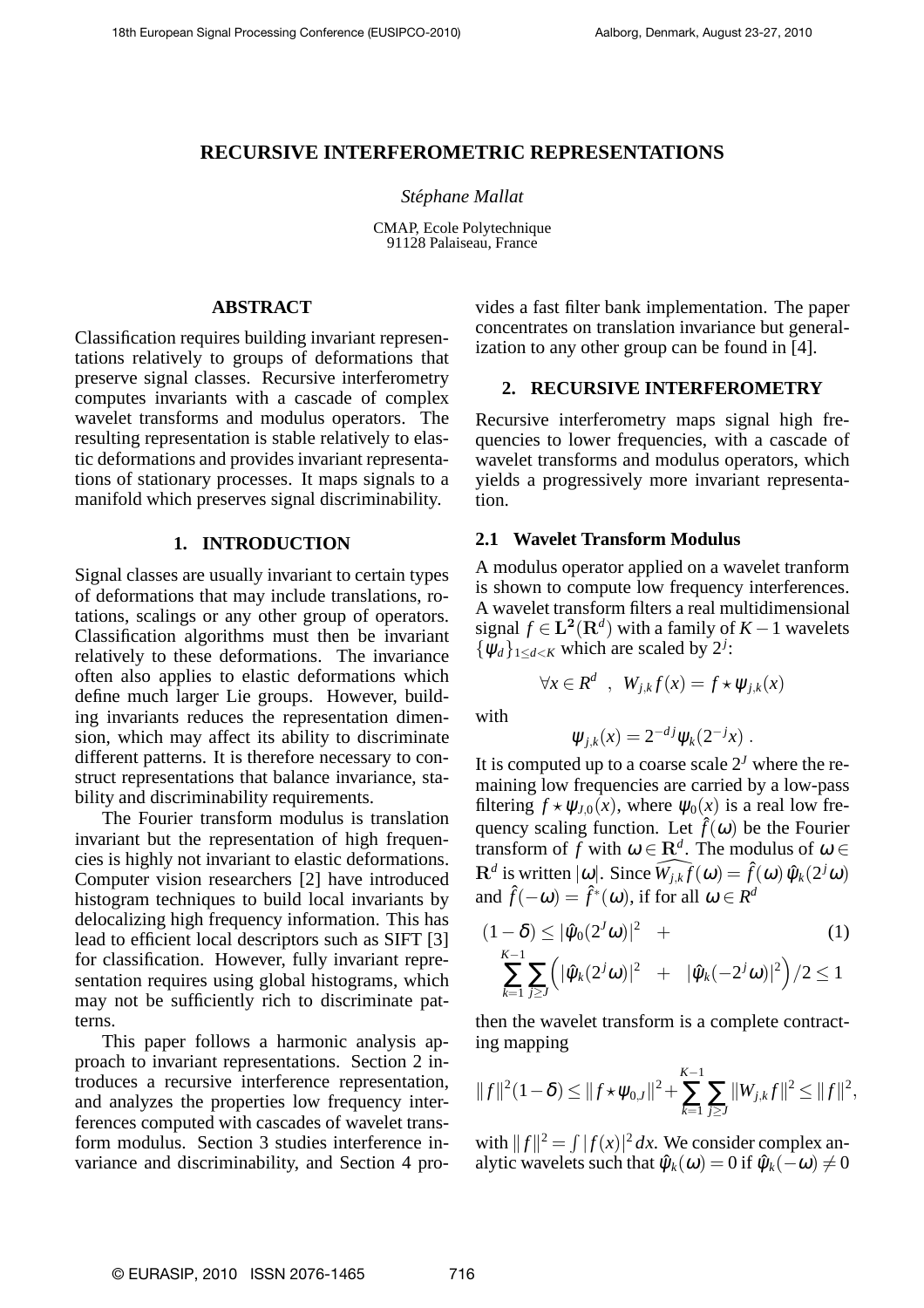for  $k \ge 1$ . At low frequencies,  $\hat{\psi}_0(\omega)$  covers the domain  $|\omega| \leq \pi$ , with  $\hat{\psi}_0(2p\pi) = 0$  for  $p \in \mathbb{Z}^d$ , and  $\hat{\psi}_k(\omega)$  for  $k \geq 1$  is mostly non-negligible inside a 1 octave frequency annulus  $\pi < |\omega| < 2\pi$ .

High frequency wavelet coefficients are mapped to low frequencies with a complex modulus which computes frequency interferences. The Fourier transform of  $M_{j,k} f(x) = |W_{j,k} f(x)|^2$  is the convolution of  $\widehat{W_{j,k}f}(\omega)$  with itself:

$$
\widehat{M_{j,k}f}(\omega) = (2\pi)^{-d} \int \widehat{W_{j,k}f}(\xi) \widehat{W_{j,k}f}^*(\xi - \omega) d\xi.
$$
\n(2)

This convolution measures the correlation between frequencies that are  $\omega$  apart. In quantum physics, where probabilities are calculated as the squared modulus of complex wave functions, it is interpreted as interferences. Although  $\widehat{W_{j,k}f}(\omega)$  is non-negligible inside a frequency annulus 2−*j*<sup>π</sup> <sup>≤</sup>  $|\omega| \leq 2^{-j+1}\pi$ , (2) shows that  $\widehat{M_{j,k}f}(\omega)$  is a correlation measure which is mostly non-zero at lowerfrequencies  $|\omega| \leq 2^{-j}\pi$ .

To iterate this mapping and guarantee stability, the squared complex modulus is replaced by a modulus, which is contracting. It involves a square root operator  $|W_{j,k}f(x)| = \sqrt{M_{j,k}f(x)}$ , which is singular when  $W_{j,k}f(x)$  vanishes. Let us write

$$
|W_{j,k}f(x)|^2 = ||W_{j,k}f||^2 w^2(x) (1 + \varepsilon(x)),
$$

where  $w(x)$  which is constant over the support of  $f$ with  $||w|| = 1$ . A series expansion of  $\sqrt{1 + \varepsilon}$  gives

$$
|W_{j,k}f(x)| = ||W_{j,k}f|| w(x) \left(1 + \frac{1}{2}\varepsilon(x) + O(\varepsilon^2(x))\right).
$$

The lower frequencies of  $|W_{j,k}f(x)|$  are dominated by the squared modulus interferences term  $\varepsilon(x)$  and the  $O(\varepsilon^2(x))$  higher order terms produce higher frequency harmonics of low amplitude. As a result,  $|W_{j,k}f(x)|$  has a Fourier tranform which is also mostly located at the lower frequencies  $|\omega| \leq 2^{-j}\pi$ .

## **2.2 Recursive Interference Tree**

Recursive interferometry computes a progressively lower frequency representation by iteratively calculating complex wavelet transforms and modulus operators, which produce "interferences of interferences".

An interference tree up to a scale  $2<sup>J</sup>$  is a set of signals  $\tilde{I}_j f(x, \alpha)$  located at the nodes of a tree, where  $j < J$  gives the depth of a node and  $\alpha$  its horizontal position in a left to right order. The wavelet transform modulus of *f* builds a first tree branch with  $K - 1$  leaves per level, which carry 1st order interferences at each scale

$$
\tilde{I}_j f(x,k) = |f \star \psi_{j,k}(x)| \text{ for } j \le J \text{ and } 1 \le k < K
$$

plus the low signal frequencies at the last level

$$
\tilde{I}_J f(x,0) = f \star \psi_{J,0}(x) .
$$

Each of the  $K - 1$  leaves of depths  $m < J$  are subdecomposed with a second wavelet transform and modulus operator, which computes second order interferences located at the leaves of a new tree of depth *J*.

The interference tree is progressively constructed by decomposing the signals  $\tilde{I}_m f(x, \alpha)$  at the leaves of a previously calculated tree, with a wavelet transform modulus up to a scale  $2<sup>J</sup>$ , until all the tree leaves are at the depth *J*, as illustrated in Figure 1. The wavelet transform modulus of  $\tilde{I}_m f(x, \alpha)$  up to the level *J* defines a new tree whose leaves are

$$
\tilde{I}_j f(x, \alpha K^{j-m}+k) = |\tilde{I}_m f(., \alpha) \star \psi_{j,k}(x)| \text{ for } l < j \leq J,
$$

and

$$
\tilde{I}_J f(x, \alpha K^{J-m}) = \tilde{I}_m f(., \alpha) \star \psi_{0,J}(x) .
$$

The signals  $\tilde{I}_j f(x, \alpha)$  are recursive interferences, computed with  $p(\alpha)$  wavelet transforms and modulus operators. The interference order  $p(\alpha)$  at a node  $\alpha$  is the number of non-zero digit of  $\alpha$  written in base *K*.

All tree signals  $\tilde{I}_j f(x, \alpha)$  are further filtered with the low-pass filter  $\psi_{0,i}(x)$  to eliminate high frequency harmonics resulting from the last modulus computation:

$$
I_j f(x, \alpha) = \tilde{I}_j f(., \alpha) \star \psi_{0,j}(x) .
$$

If  $f(x) \in L^2[0,1]^d$  has a period 1 along the *d* directions, then interference signals  $\tilde{I}_f f(x, \alpha)$  have also a period 1. Since  $\hat{\psi}_0(2p\pi) = 0$  for  $p \in \mathbb{Z}^d$ , at the maximum scale  $2^J = 1$ , all  $I_0 f(x, \alpha)$  are constant in *x*. The tree leaves stores a single value  $I_0 f(\alpha)$  providing a delocalized information on the whole support of *f* .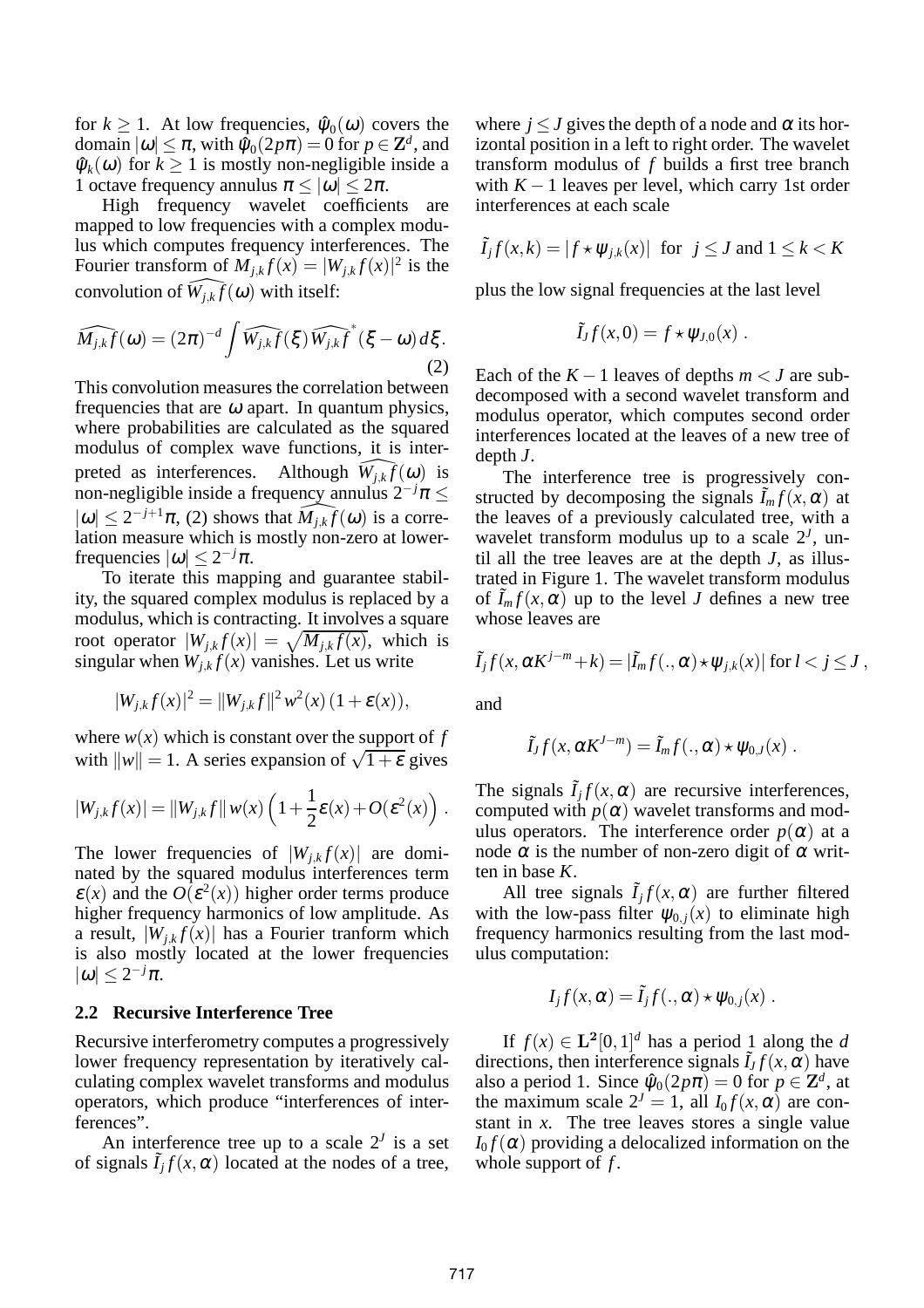

Figure 1: A recursive interference tree computes a first wavelet transform modulus (in black), and iteratively computes wavelet transform modulus of its leaves (2nd order in green and 3rd order in red), until all leaves are at the maxium depth.

#### **3. INVARIANCE AND DISCRIMINABILITY**

The classification ability of recursive interferometry relies on its invariance and discriminability properties that are reviewed. The norm of interference signals at a depth *j* is

$$
||I_jf||^2 = \sum_{\alpha} ||I_jf(.,\alpha)||^2
$$

with  $||I_j f(., \alpha)||^2 = \int |I_j f(x, \alpha)|^2 dx$ . An interference tree is computed with a succession of wavelet transforms and modulus operators and a final lowpass filtering, which are all contracting operators. The resulting transform is therefore also contracting:

$$
||I_Jf|| \leq ||f||.
$$

Let  $D_{\tau}f(x) = f(x - \tau(x))$  be an elastic translation with  $\tau(x) = (\tau_m(x))_{m \le q} \in \mathbb{R}^d$  for  $x = (x_p)_{p \le q}$ . We consider invertible deformations which satisfy:

$$
|\nabla \tau(x)| = \left(\sum_{p,m=1}^d \left|\frac{\partial \tau_m(x)}{\partial x_p}\right|^2\right)^{1/2} < 1 - a \text{ with } a > 0.
$$

The following theorem [4] proves that at large scales, a recursive interferometric transform is nearly invariant to such deformations. We write  $\|\tau\|_{\infty} = \sup_{x} |\tau(x)|$  the maximum deformation amplitude, and  $\tau \cdot \nabla f = \sum_{p} \tau_{p} \partial f / \partial x_{p}$ .

**Theorem 1** *There exists C that does not depend on f such that*

$$
||I_J D_\tau f - I_J f|| \leq C ||f|| \left( 2^{-J} ||\tau||_{\infty} + J |||\nabla \tau|||_{\infty} \right)
$$
\n(3)

*and*

$$
||I_J D_{\tau} f - I_J f - \tau \cdot \nabla I_J f|| \leq C ||f|| \left( 2^{-2J} ||\tau||_{\infty}^2 + (4) \right) J |||\nabla \tau||_{\infty}.
$$

The error terms depends the maximum translation amplitude  $||\tau||_{\infty}$  relatively to the scale 2<sup>*J*</sup> and on the size of the elastic deformation measured by  $\|\nabla \tau\|_{\infty}$ . The residual error is reduced by an order of magnitude with a linearization of the deformation in (4). If we neglect the error, then at each position *x* the deformation  $\tau(x)$  can be estimated by solving a system of linear equations

$$
\forall \alpha, I_J D_{\tau} f(x, \alpha) - I_J f(x, \alpha) - \tau(x) \cdot \nabla I_J f(x, \alpha) \approx 0.
$$

This system has no solution if the error is not negligible in (4) because either the elastic deformation amplitude  $|\nabla \tau|$  is too large or the scale  $2^J$  is too small.

If *f* is 1 periodic then the translation error term  $2^{-J}$ || $\tau$ ||<sub>∞</sub> disappears at the maximum scale  $2^J = 1$ , and  $I_0$  is fully invariant to rigid translations. Computing an invariant representation relatively to a group is a form of quotient of the signal space by this group, One must ensure that the resulting dimensionality reduction is not too strong to preserve the discriminability between signals in the transformed space.

Suppose that the support of  $f(\omega)$  is included in  $[-N\pi, N\pi]$  so that *f* belongs to a space  $V_N$  of dimension *N*. The Fourier transform modulus is a translation invariant transformation, which maps  $V_N$  over a half space of dimension  $N/2$ . However, the Fourier transform modulus is not stable relatively to elastic deformations. The operator  $I_0$ maps  $V_N$  over a more complex non-linear manifold. Some properties of this manifold are studied in [4], in the particular case where  $\hat{\psi}_k(\omega)$  are indicator functions of non-overlapping frequency bands. It proves that the manifold has a dimension larger then  $N^{1/2}$ , which means that the  $I_0$  can be inverted over certain balls of dimension  $N^{1/2}$  in  $V_N$ . Continuity relatively to elastic deformations comes with a much larger dimensionality reduction then with a Fourier modulus but the manifold dimensionality remains large.

Figure 2 gives a simple classification example illustrating the translation invariance and discrimiability over deformable templates. Deformable templates [1] are obtained by applying deformation operators on deterministic signals. We consider two classes  $\mathcal{C}_1$  and  $\mathcal{C}_2$  whose elements are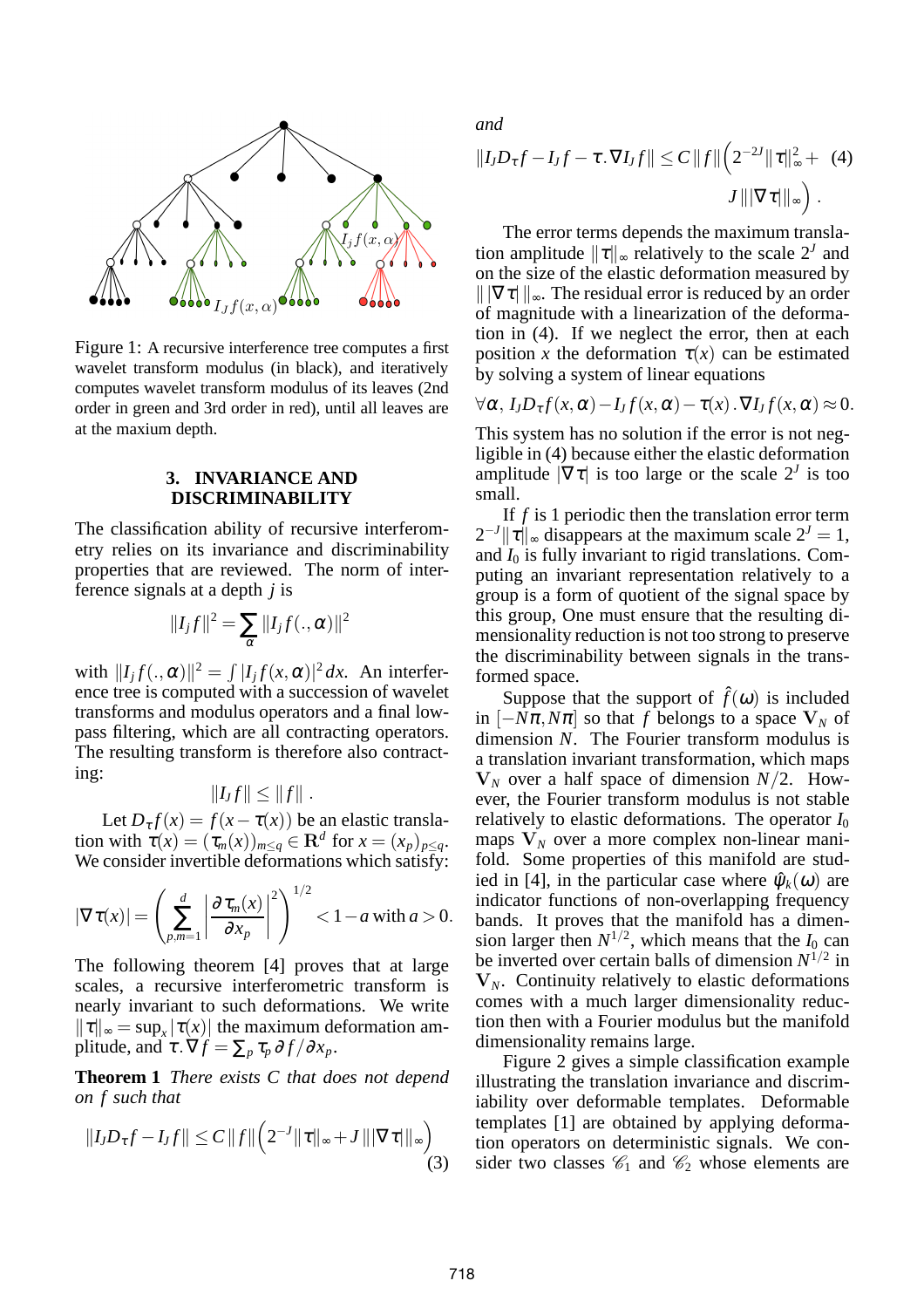realizations of two random processes  $F_1 = f_1(x \tau_1(x)$ ) and  $F_2(x) = f_2(x - \tau_2(x))$ . The template signals  $f_1$  and  $f_2$  are deformed with two elastic random deformations  $\tau_1(x)$  and  $\tau_2(x)$  satisfying  $|\tau_1'(x)| \le a < 1$  and  $|\tau_2'(x)| \le a < 1$ . Let  $\tilde{F}_i = F_i + W$ be a noisy realization of  $F_i$  with an additive Gaussian white noise *W*. Figures 2(a,b) show two realizations of  $\tilde{F}_1$  and  $\tilde{F}_2$ .

The probability distributions of  $\|\Phi(\tilde{F}_i) - \Phi(\tilde{F}_{i'})\|^2$  is shown in Figure 2(c) for  $\Phi(f) = f$  and in Figure 2(d) for a Fourier modulus  $\Phi(f) = |\hat{f}|$ . In these two cases, the intra class distance for  $i = i'$  is of the same order as the distances across classes when  $i \neq i'$ . Indeed, if  $\Phi(f) = f$  then the signal representation is not invariant to translation and  $\Phi(f) = |\hat{f}|$  is not stable relatively to elastic deformations. Both classes can therefore not be discriminated with these distances.

Figure 2(e) gives the distribution of  $\|\Phi(\tilde{F}_i) - \Phi(\tilde{F}_{i'})\|^2$  for  $\Phi(f) = I_0 f$ . Recursive interferences are computed with a one-dimensional Gabor wavelet  $\psi(x) = \theta(x) e^{i\xi x}$ , where  $\theta$  is a Gaussian. The distance is larger across classes  $(i \neq i')$  then within classes  $(i = i')$ , so both classes can be discriminated by thresholding the distance on recursive interferences.

#### **3.1 Stationary Processes Interferences**

Not all signal classes may be obtained as deformations of a deterministic template signal. In particular, realizations of a stationary texture are not elastic deformations of a single signal. Recursive interferences map the realizations of a stationary process to a small ball in the transformed space. Discriminating the realizations of two stationary processes is thus possible through the Euclidean distance of their interference representation.

If *F* is a zero-mean stationary process then  $I_JF(x, \alpha)$  remains stationary in *x*. Indeed, it is computed with a cascade of wavelet transforms which are convolutions and modulus operators, which both preserve stationarity. Let  $\sigma^2 =$  $E\{|F(x) - E\{F(x)\}|^2\}$ . Wavelet signals  $F \star \psi_{j,k}(x)$ are stationary processes, and (1) implies that their variance  $\sigma_{j,k}^2$  satisfy

$$
(1-\delta)\sigma^2 \leq \sum_{j,k}\sigma_{j,k}^2 \leq \sigma^2.
$$

However, the modulus operator reduce these variances because of the complex phase suppression.



Figure 2: (a,b): noisy signals  $\tilde{F}_1$  and  $\tilde{F}_2$ . (c,d,e): distributions of  $\|\Phi(\tilde{F}_i) - \Phi(\tilde{F}_{i'})\|$  for  $i = i'$  (full blue curves), and  $i \neq i'$  (dashed red curves) for  $\Phi(f) = f$  in (a),  $\Phi(f) = |\hat{f}|$  in (b) and  $\Phi(f) = I_0 f$  in (c). (f,g): realizations of two white noises  $F_1$  and  $F_2$ . (h,i,j): distributions of  $\|\Phi(F_i) - \Phi(F_{i'})\|$  as in (c,d,e).

The variance  $\tilde{\sigma}_{j,k}^2$  of  $|F \star \psi_{j,k}(x)|$  satisfies

$$
\frac{\tilde{\sigma}_{j,k}^2}{\sigma_{j,k}^2} = 1 - \frac{m_{j,k}^2}{\sigma_{j,k}^2}
$$

where  $m_{j,k}$  is the mean of  $|F \star \psi_{j,k}(x)|$  and hence the first order moment of  $F \star \psi_{j,k}(x)$ .

If *F* is a Gaussian process then  $\tilde{\sigma}_{j,k}^2/\sigma_{j,k}^2 =$  $1 - \pi/4$ . If the correlation of *F* decreases sufficiently quickly then one can show that  $I_iF(x, \alpha)$ remains nearly Gaussian for each α. If  $I_iF(x, α)$ are interferences of order  $p(\alpha)$ , obtained with a succession of *p* wavelet convolutions and modulus operators, then the variance  $\sigma_{\alpha}^2$ . of  $I_jF(x, \alpha)$ decreases like  $\sigma^2 (1 - \pi/4)^p$ . If  $\sigma_{j,k}^2 = O(\sigma^2)$ , one can derive [4] that

$$
\frac{E\{\|I_0F - E\{I_0F\}\|^2\}}{E\{\|F\|^2\}} = O(N^{-\beta}) \text{ with } \beta > 0 ,
$$